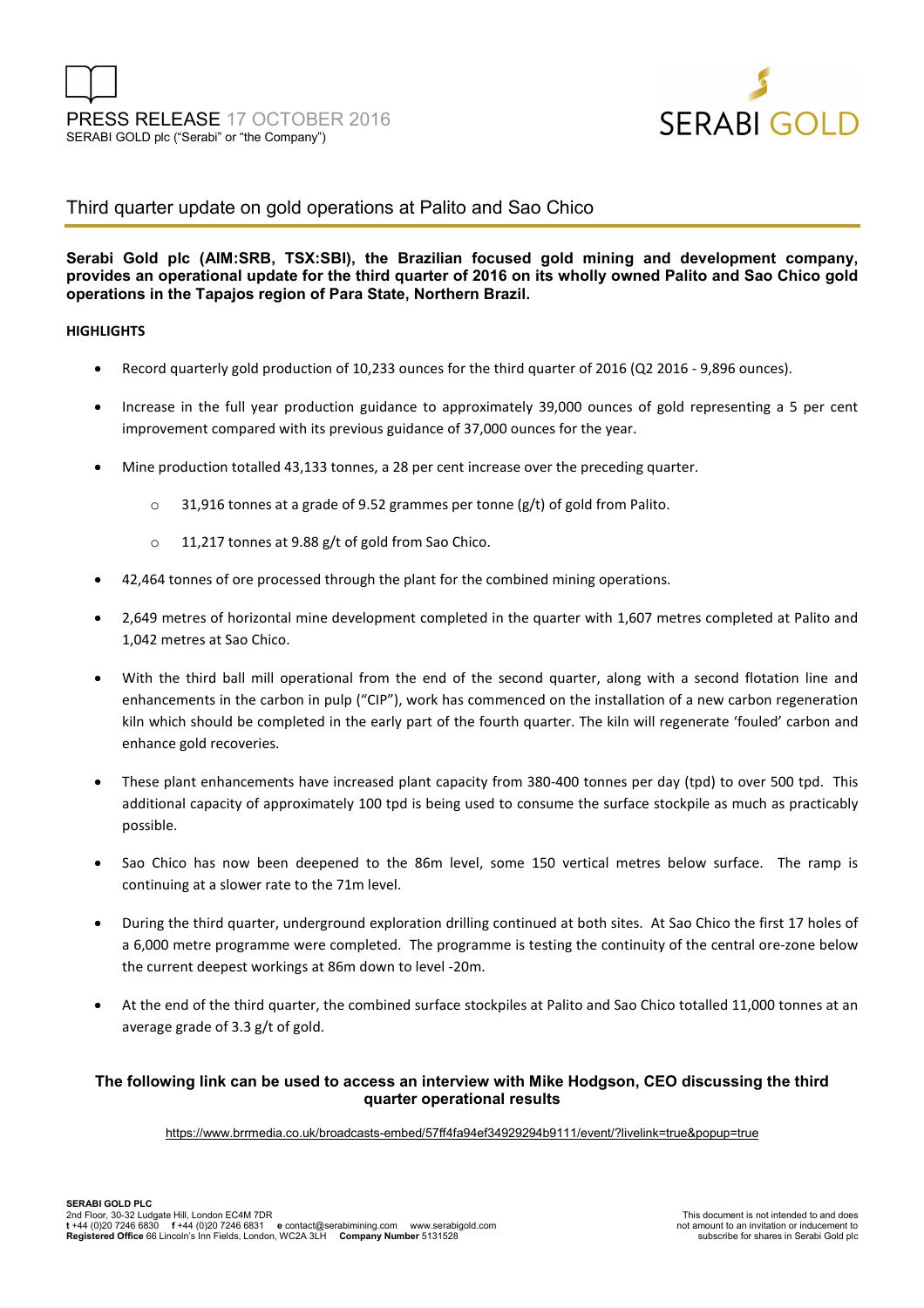



### **Mike Hodgson, CEO, said:**

*"This has been the Company's best quarter since operations commenced, with over 10,200 ounces of gold produced. We have already produced more than 30,000 ounces in the current year and barring any unforeseen circumstances, remain comfortably on target to exceed our original production guidance by the year end.* 

*"In the mines we have had a good quarter. At Palito the underground operation continues to perform well, mined grades for the quarter averaged over 9.5 g/t of gold. Ore is now being sourced from four sectors, Senna, Chico da Santa, G3 and Pipocas with Senna in particular providing some very encouraging results. Whilst this area had been drilled no underground mining had previously been undertaken but, with six headings now being advanced there, it has become a significant contributor to Palito ore production.* 

*"At Sao Chico, ore development and production has continued as planned. The main ramp has now reached the 86m level and the Main Vein intersected. Development ore is now being generated on the 156m level heading east, the 100m level heading west and the new 86m level. Stoping is focused on the 186 and 156 metre levels.* 

*"In the plant, we are seeing the benefit of the third ball mill. The introduction of this third mill was primarily to establish much needed contingency into what was a congested and mill limited operation, and being a moderately remote operation, was an essential improvement. An additional short term benefit has been the increased throughput capacity which is allowing the Company to consume the low grade surface stock that has built up over the past three years. We now have ore milling rates in excess of the mining rates and expect to consume most of the stock by year end.* 

 *"As mentioned in the second quarter update, underground exploration drilling at Sao Chico commenced during the second quarter with the objective of testing the down dip continuation of the central ore shoot below the 100mRL down to the level -20mRL. To date, some 2,500 metres of a 6,000 metre programme have been drilled, with 17 holes completed. The drilling has intersected the Main Vein in all 17 holes which is excellent news, and is confirming our belief that the Sao Chico Main Vein, is a regional shear structure. This news bodes well for the continuation and strike extension outside the immediate and current mine limits.* 

*"On that last point I am also pleased to report that we have commenced mine site exploration programmes at both sites. At Sao Chico we are investigating the potential strike extensions of the Sao Chico Main Vein to the east and west. Having recently completed the acquisition of the surrounding exploration licenses and secured land access we are now able to undertake this work, the first stage of which involves a ground geophysics Induced Polarisation ("IP") survey.* 

*"At Palito new exploration activity is also underway. Since 2012 exploration work has been 'parked' whilst efforts were concentrated on getting the operation underway and performing well. However, during the last quarter, we have undertaken a programme of 'down the hole' electromagnetic geophysics, testing some 19 holes drilled into the three mine site discoveries made in 2012. This technique is an excellent tool for better targeting sulphide rich zones that are usually gold bearing, which in turn allow us to better define a follow up drilling programme that would be undertaken during 2017. Proving up of new discoveries around our existing operations provides both the opportunity to replenish resources and extend mine life and the potential to develop increased mining operations that could increase gold production rates.* 

*"The results of our geophysics are not available as yet, but I look forward to providing an update shortly."* 

### **Results**

Total production for the third quarter of 2016 was 10,233 ounces of gold, generated from the processing of the run of mine ("ROM") ore from the Palito and Sao Chico Mines, combined with the Palito surface coarse ore and the stockpiled flotation tailings accumulated from Palito mine production in 2014.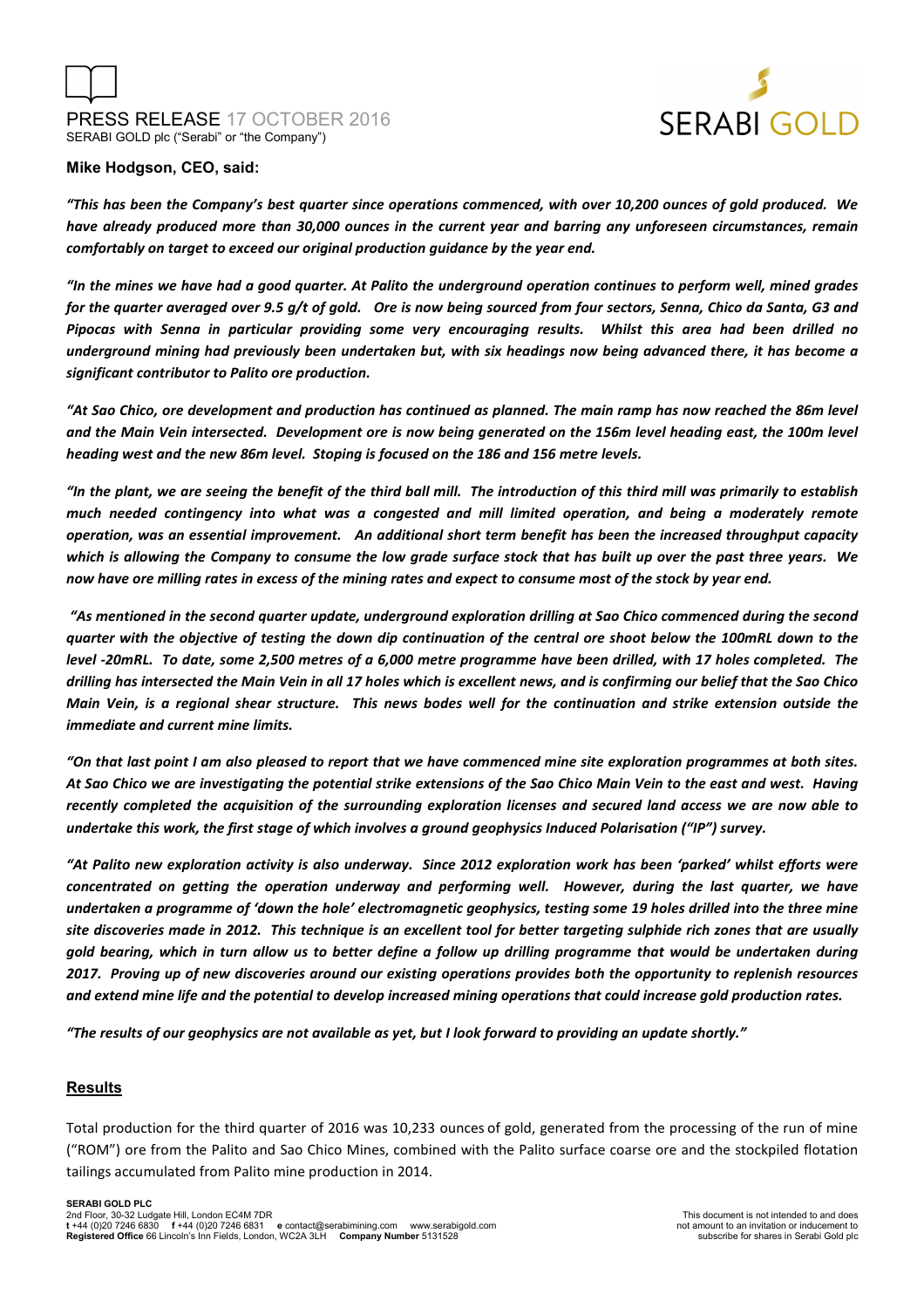## PRESS RELEASE 17 OCTOBER 2016 SERABI GOLD plc ("Serabi" or "the Company")



Gold production for the third quarter came from the processing of 42,464 tonnes of hard rock ROM ore from the Palito and Sao Chico Mines with an average grade of 8.08 g/t of gold. The total mined ore for the same period was 43,133 tonnes with an average grade of 9.61 g/t of gold. In addition to the ROM ore, an additional 2,174 tonnes of flotation tailings with a grade of 4.1 g/t of gold was processed through the cyanidation plant.

At 30 September 2016, there were coarse ore stocks of approximately 11,000 tonnes with an average grade of 3.30 g/t of gold, and approximately 25,000 tonnes of flotation tails with an average grade of 2.5 g/t of gold. The plant expansion completed in this last quarter, with mill number three now operational, provides sufficient incremental capacity to process most of this stockpiled material during the remainder of 2016.

Approximately 1,600 metres of horizontal development has been completed during the quarter at the Palito Mine, of which 972 metres is represented by ore development, with the balance being on the development of ramps, cross cuts and stope preparation.

At the Sao Chico Mine a total of 1,042 metres of horizontal development was completed, of which 494 metres represents ore development, with much of the balance being ramp development and cross cuts reflecting the on-going deepening of the mine. Mine production from Sao Chico was 11,217 tonnes of ore extracted, at a grade of 9.88 g/t of gold, an increase in tonnage and grade on the previous quarter of 33 per cent and 45 per cent respectively, reflecting an increasing proportion of ore being generated from stoping as opposed to development.

### **2016 Guidance**

With 29,900 ounces of gold produced during the first three quarters of 2016, the Company feels confident it can positively revise the expected production for the full year to 39,000 ounces, representing an improvement of approximately 5 per cent on its previous guidance of 37,000 ounces.

The Company notes that as reported in its operational update for the second quarter (issued on 18 July 2016), the Brazilian Real has strengthened significantly against the US Dollar since the beginning of 2016 and since July 2016 has continued to trade between the range of BrR\$3.20 and BrR\$3.25 to US\$1.00. This 20 per cent strengthening continues to impact on the Company's reported dollar costs. The operational costs expressed in Brazilian Reals, have remained consistent throughout the year.

|                                                                          |                     | <b>Quarter 1</b> | <b>Quarter 2</b> | <b>Quarter 3</b> | <b>Nine</b><br>months | Nine<br>months |
|--------------------------------------------------------------------------|---------------------|------------------|------------------|------------------|-----------------------|----------------|
|                                                                          |                     | 2016             | 2016             | 2016             | 2016                  | 2015           |
| Horizontal development - Palito<br>Horizontal development - Sao<br>Chico | <b>Metres</b>       | 1,900            | 1,910            | 1,607            | 5,417                 | 4,837          |
|                                                                          | <b>Metres</b>       | 1,025            | 1,031            | 1,042            | 3,098                 | 2,074          |
| Horizontal development - Total                                           | <b>Metres</b>       | 2,925            | 2,941            | 2,649            | 8,515                 | 6,911          |
|                                                                          |                     |                  |                  |                  |                       |                |
| Mined ore - Palito                                                       | <b>Tonnes</b>       | 26,752           | 25,198           | 31,916           | 83,866                | 84,798         |
|                                                                          | Gold grade<br>(g/t) | 11.84            | 10.48            | 9.52             | 10.55                 | 10.44          |
| Mined ore - Sao Chico                                                    | <b>Tonnes</b>       | 10,794           | 8,408            | 11,217           | 30,419                | 17,090         |
|                                                                          | Gold grade<br>(g/t) | 9.00             | 6.81             | 9.88             | 8.72                  | 8.22           |
| Mined ore - Total                                                        | Tonnes              | 37,546           | 33,606           | 43,133           | 114,285               | 101,888        |
|                                                                          | Gold grade<br>(g/t) | 11.02            | 9.56             | 9.61             | 10.06                 | 10.07          |
| Milled ore                                                               | <b>Tonnes</b>       | 36,615           | 39,402           | 42,464           | 118,481               | 96,480         |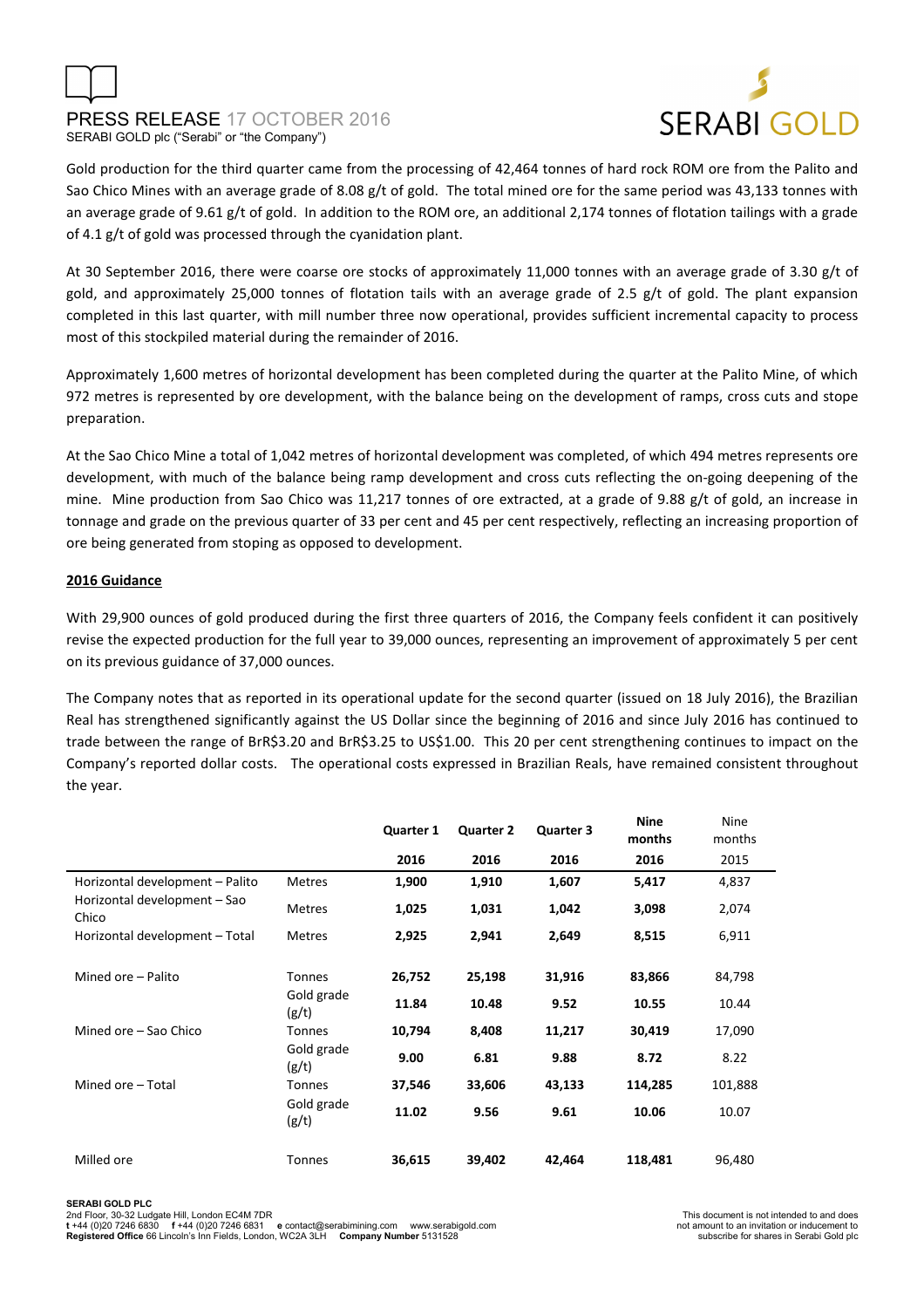# PRESS RELEASE 17 OCTOBER 2016 SERABI GOLD plc ("Serabi" or "the Company")



|                     |                     | Quarter 1 | <b>Quarter 2</b> | <b>Quarter 3</b> | <b>Nine</b><br>months | Nine<br>months |
|---------------------|---------------------|-----------|------------------|------------------|-----------------------|----------------|
|                     |                     | 2016      | 2016             | 2016             | 2016                  | 2015           |
|                     | Gold grade<br>(g/t) | 8.58      | 8.17             | 8.08             | 8.27                  | 8.75           |
| Gold production (1) | <b>Ounces</b>       | 9,771     | 9,896            | 10,233           | $29,900^{(2)}$        | 24,704         |

(1) Gold production figures are subject to amendment pending final agreed assays of the gold content of the copper/gold concentrate and the gold bullion when smelting and refining processes are completed.

(2) Gold production totals for 2016 include treatment of 13,227 tonnes of flotation tails.

This announcement is inside information for the purposes of Article 7 of Regulation 596/2014.

### **Enquiries**

# **SERABI GOLD plc**

**Michael Hodgson t** +44 (0)20 7246 6830<br>Chief Executive **m** +44 (0)7799 473621 m +44 (0)7799 473621

**Clive Line** t +44 (0)20 7246 6830<br>Finance Director **m** +44 (0)7710 151692 m +44 (0)7710 151692

**e** contact@serabigold.com

www.serabigold.com

#### **BEAUMONT CORNISH Limited**

| <b>Nominated Adviser &amp; Financial Adviser</b> |                          |
|--------------------------------------------------|--------------------------|
| Roland Cornish                                   | t +44 (0)20 7628 3396    |
| Michael Cornish                                  | t +44 (0)20 7628 3396    |
| <b>PEEL HUNT LLP</b>                             |                          |
| UK Broker                                        |                          |
| <b>Matthew Armitt</b>                            | $t + 44 (0)20 7418 8900$ |
| Ross Allister                                    | t +44 (0)20 7418 8900    |
| <b>Blytheweigh</b>                               |                          |

contained in this announcement are based upon what the Directors believe to be reasonable assumptions, the Company cannot assure investors that actual results will be consistent with such forward looking statements. **Qualified Persons Statement**<br>The scientific and technical information contained within this announcement has been The scientific and technical information contained within this announcement has been<br>reviewed and approved by Michael Hodgson, a Director of the Company. Mr Hodgson is<br>an Economic Geologist by training with over 25 years'

Chartered Engineer of the Engineering Council of UK, recognizing him as both a Qualified Person for the purposes of Canadian National Instrument 43-101 and by the AIM

*Neither the Toronto Stock Exchange, nor any other securities regulatory authority, has approved or disapproved of the contents of this news release.*

Guidance Note on Mining and Oil & Gas Companies dated June 2009.

## **UK Financial PR**

Tim Blythe **t** +44 (0)20 7138 3204 Camilla Horsfall **t** +44 (0)20 7138 3224

Copies of this release are available from the Company's website at **www.serabigold.com** 

#### **Forward-looking statements**

Certain statements in this announcement are, or may be deemed to be, forward looking<br>statements. Forward looking statements are identified by their use of terms and phrases<br>such as "believe", "could", "should" "envisage", or the negative of those, variations or comparable expressions, including references to assumptions. These forward looking statements are not based on historical facts but rather on the Directors' current expectations and assumptions regarding the Company's future growth, results of operations, performance, future capital and other expenditures (including<br>the amount, nature and sources of funding thereof), competitive advantages, business<br>prospects and opportunities. Such forward lo beliefs and assumptions and are based on information currently available to the Directors. A number of factors could cause actual results to differ materially from the results discussed in the forward looking statements including risks associated with vulnerability to general economic and business conditions, competition, environmental and other regulatory changes, actions by governmental authorities, the availability of capital markets, reliance on key personnel, uninsured and underinsured losses and other factors, many of which are beyond the control of the Company. Although any forward looking statements

### **GLOSSARY OF TERMS**

The following is a glossary of technical terms:

"Au" means gold.

 "assay" in economic geology, means to analyze the proportions of metal in a rock or overburden sample; to test an ore or mineral for composition, purity, weight or other properties of commercial interest.

"development" - excavations used to establish access to the mineralised rock and other workings

"DNPM" is the Departamento Nacional de Produção Mineral.

"grade" is the concentration of mineral within the host rock typically quoted as grams per tonne (g/t), parts per million (ppm) or parts per billion (ppb).